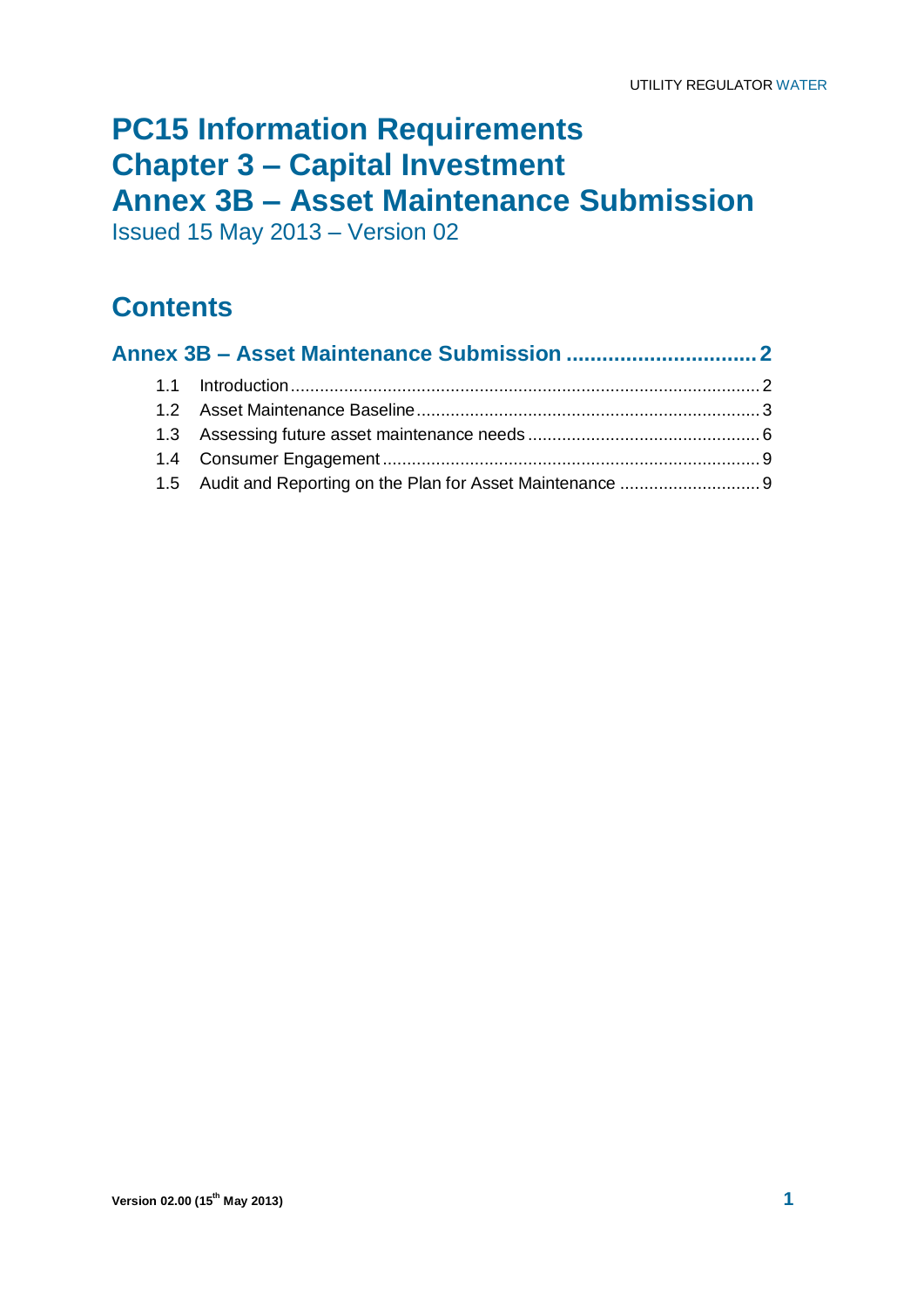# **Annex 3B – Asset Maintenance Submission**

## **1.1 Introduction**

1.1.1 The requirement for an asset maintenance submission is set out in Section 3.6 of Chapter 3. This annex sets out the information requirements for a plan for asset maintenance in more detail.

1.1.2 The company should submit a plan for asset maintenance which sets out its approach to asset maintenance planning and explains how it has assessed the changes in operational practice and investment required to maintain or enhance serviceability to consumers during PC15.

1.1.3 Within its plan for asset maintenance we expect the company to:

- 1. Assess and report on its asset maintenance planning capability.
- 2. Provide historical information on asset maintenance expenditure and explanatory data to allow us to reassess the econometric level of asset maintenance investment.
- 3. Provide an assessment of serviceability.
- 4. Provide an assessment of its asset inventory and costing systems.
- 5. Set out its assessment of future asset maintenance needs.

1.1.4 In our approach to asset maintenance, which was published for consultation in February 2013, the Utility Regulator noted the Capital Maintenance Planning Common Framework (CMPCF) (UKWIR report 02/RG/05/3) which sets out sound principles on asset maintenance planning and a framework for developing and recording asset maintenance plans. The CMPCF is not prescriptive and provides for a range of techniques which can be applied to different groups of assets and at different levels as asset information and observations develop. We expect NI Water to follow the principles and framework set out in the CMPCF when developing its overall asset maintenance plan. However, it is for the company to decide how it can best develop its asset maintenance plan within this framework taking account of its systems, data and capability. We expect the company to report its assessment using the structure of activities set out in the CMPCF.

1.1.5 The implementation of the CMPCF for Business Plan submissions in England, Wales and Scotland has sometimes led to the use of theoretical 'black-box' models which cannot be supported by the available data. This type of approach can provide misleading answers dictated by poor quality data. The company is expected to use practical, targeted and transparent methodologies which can be tested and developed as information improves over time.

1.1.6 In our approach to asset maintenance the Utility Regulator set out some of the main techniques available for assessing asset maintenance investment requirements and for developing a plan for asset maintenance. We also identified the information we would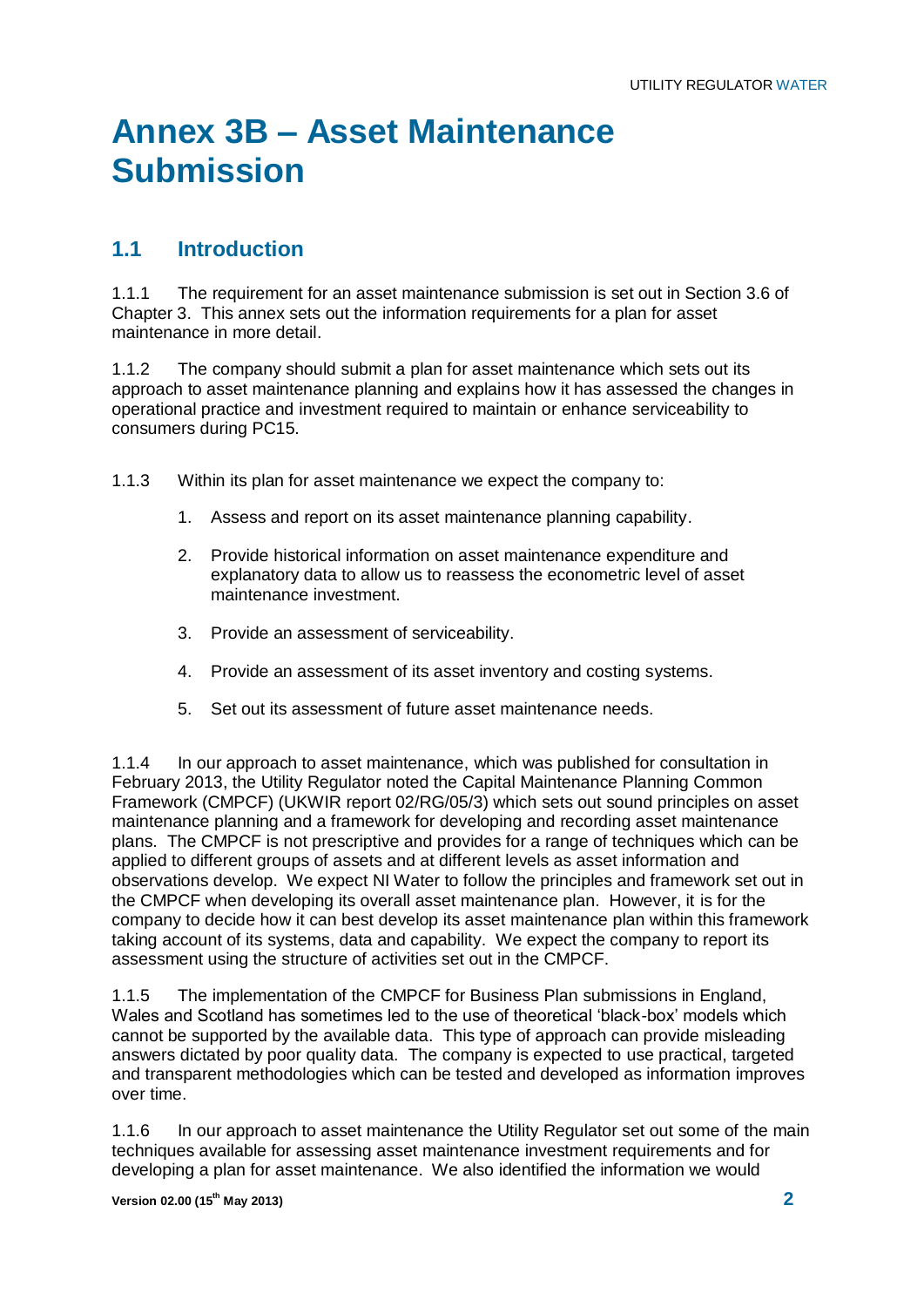expect the company to provide when it applied these techniques. In broad terms these techniques either:

- establish a base line for the development of the asset maintenance plan; or,
- play a part in assessing the investment necessary to at least maintain serviceability in the future.

1.1.7 In the following sections of this annex we reiterate the information that the Utility Regulator would expect the company to provide to support the asset planning techniques the company might choose to use in its assessment.

- 1.1.8 We expect the company's plan to:
	- Explain the overall approach undertaken and how systems and processes are used to inform asset maintenance planning;
	- Set out clearly and concisely how it has assessed the changes in operational practice, levels of investment and levels of activity necessary to maintain services;
	- Explain how the company's proposals link to historic cost and serviceability assessments and the outcome of consumer engagement;
	- Provide justification for any proposed changes to current levels of service or expenditure;
	- Explain the approach adopted for each area of service and the factors that influenced the type of assessment adopted;
	- Explain how the assessments undertaken for individual areas have been combined to determine the overall assessment; and,
	- Identify any areas where asset maintenance system and data issues limit the company's ability to adopt a forward looking risk based approach and the company's plans, including any associated investment requirements, for addressing these issues.

## **1.2 Asset Maintenance Baseline**

1.2.1 In the following section we outline requirements for a range of techniques which can be used to establish a baseline for assessing future asset maintenance needs:

- Asset maintenance planning capability assessment
- Projection of historical expenditure
- Assessment of historical serviceability trends
- Asset inventory and costing systems

#### **Asset maintenance planning capability assessment**

1.2.2 NI Water should prepare and submit a structured assessment of its asset maintenance planning capability as part of its plan for asset maintenance.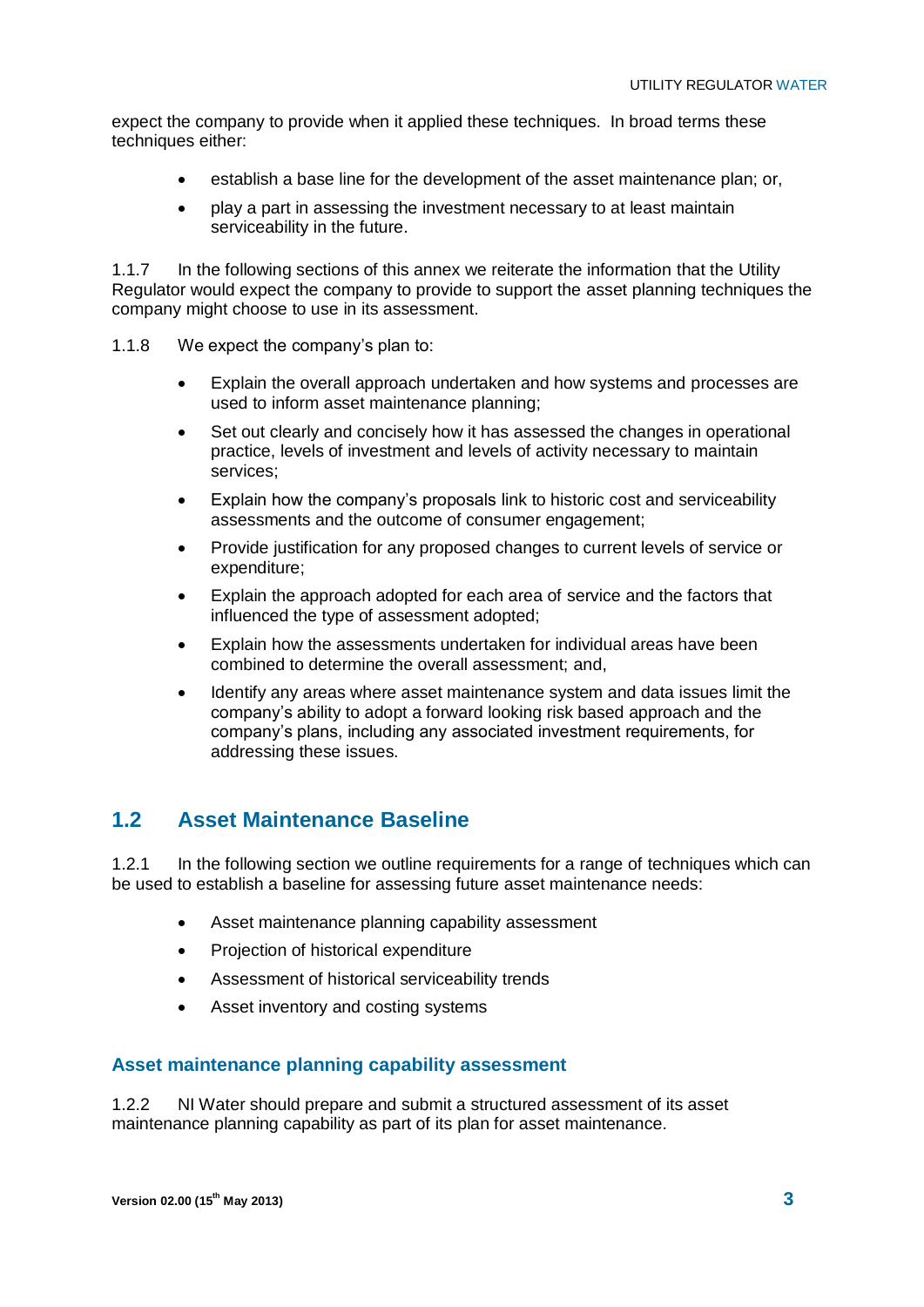1.2.3 A draft copy of this assessment should be submitted to the Utility Regulator on the 6<sup>th</sup> January 2014 and the company may submit an updated assessment with its Business Plan submission.

1.2.4 The draft asset maintenance planning capability assessment should be accompanied by a report from an independent expert. This report should set out their views on the company's assessment and make recommendations of any more detailed work required to fully assess the company's current asset management capability and its plans to improve its asset management capability. The company should liaise with the Utility Regulator to agree the scope and timing of this independent review to ensure that it is in sufficient depth and that the independent expert is allowed sufficient time to properly assess this critical component of the company's systems.

1.2.5 The capability assessment should be structured in such a way and in sufficient granularity to assess the company's capability to plan asset maintenance of different groups of assets, to improve different elements of service to consumers and/or address the range of policy objectives and the company's strategic objectives which the company plans to deliver. The structure and granularity of the assessment should reflect the different levels of the company's asset management data, processes and general capability. The company should provide the Utility Regulator with an outline of the structure and granularity of its planned assessment and describe how this will meet the broad objectives outlined above before embarking on the detailed assessment.

1.2.6 There are a range of standard processes available to assess asset planning capability, for example the Asset Management Planning Assessment Process (AMPAP), the Asset Management Assessment (AMA) and PAS55. We have concluded that we should not dictate the methodology the company should adopt although we see advantages in adopting a water industry approach. The company should however adopt a recognised methodology which it considers relevant and useful. NI Water should seek the Utility Regulator's approval for its preferred methodology before embarking on the detailed assessment, explaining how the adopted approach will inform both the development of asset maintenance planning and its PC15 Business Plan.

1.2.7 The capability assessment should identify the steps necessary for the company to achieve excellence in asset maintenance planning which would then provide confidence in the company's ability to assess the optimum range of medium term interventions and level of investment required to both maintain serviceability and to target future investment effectively.

1.2.8 The PC15 Business Plan submission should set out the company's plan for closing any gaps in asset management planning capability (including data, systems and processes) and set out the benefits, timescale and cost of doing so.

## **Projection of historical expenditure**

1.2.9 Projection of historical expenditure provides a basic methodology for assessing medium term asset maintenance investment and provides a baseline against which future estimates of asset maintenance can be judged.

1.2.10 The company should include an assessment of historical asset maintenance investment in its submission. The historical cost information submitted should follow the sub-service and asset type breakdown for asset maintenance expenditure detailed in Table 32 of the Annual Information Return.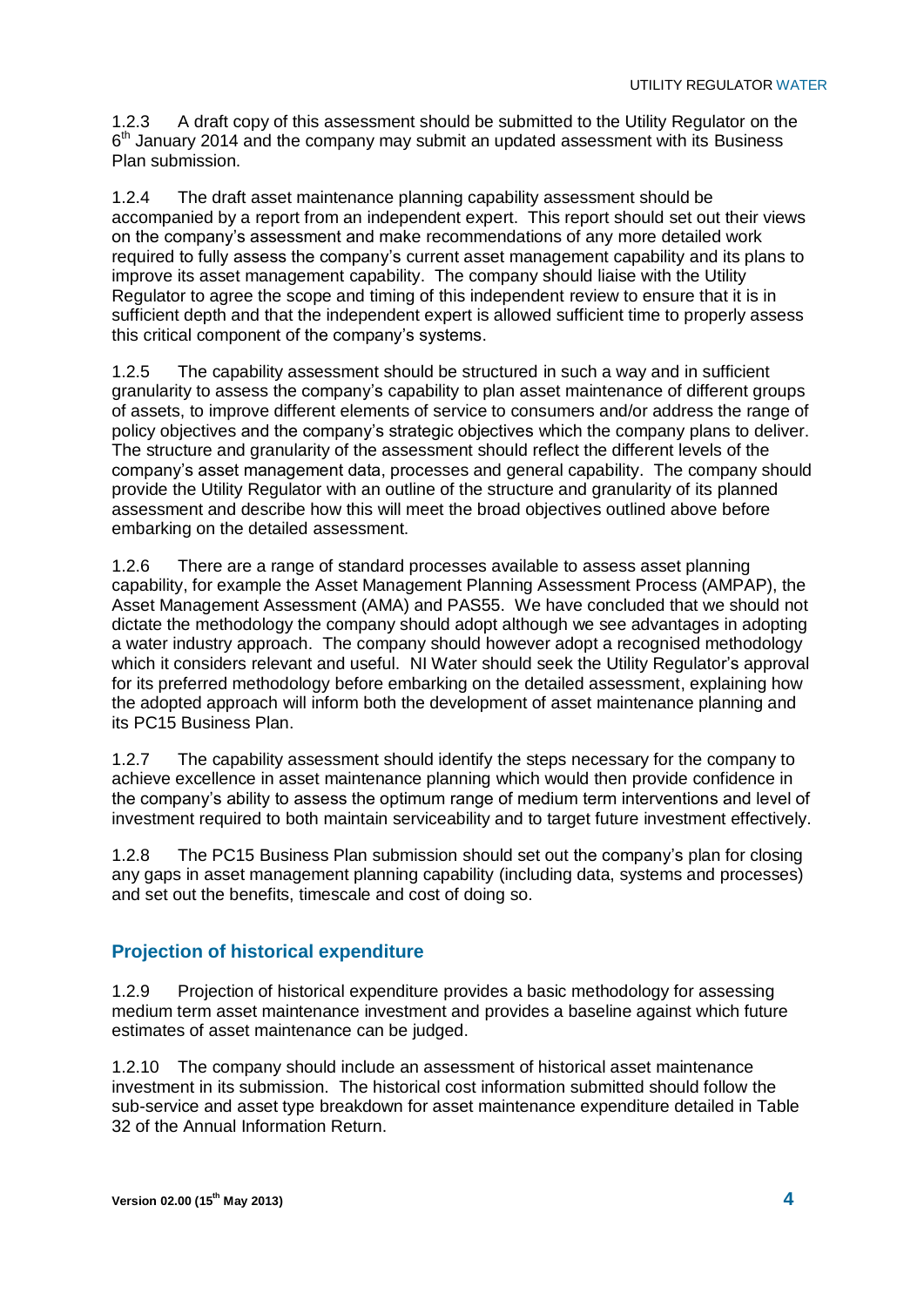1.2.11 Historical expenditure data should be entered in the capital maintenance econometric return (CMER) tables which form Appendix A of the information requirements. The company can choose to submit a more detailed breakdown of historical expenditure if this is necessary to support its assessment of future asset maintenance investment for individual asset groups.

1.2.12 The company should set its plans for future investment in the context of historical levels of expenditure and serviceability and explain why estimated future expenditure is different from historical levels of expenditure.

### **Assessment of historical serviceability trends**

1.2.13 Serviceability trends will be used as the primary means of determining asset maintenance outcomes. Historical trends in serviceability will be used to assess whether historical levels of asset maintenance investment have been adequate.

1.2.14 The company should provide its assessment of historical serviceability trends and consider the relationship between historical expenditure and serviceability in its assessment of investment need. The company should justify future asset maintenance investment in terms of the impact on serviceability measures both individually and collectively.

1.2.15 Historical serviceability data should be entered in Table 4.5.

1.2.16 The serviceability data entered in the PC15 business plan submission should reflect the company's best estimate of outturn performance for 2013-14 (calendar year 2013 for quality data). This information will be used to inform the draft determination. Updated serviceability information from AIR14 will subsequently be used to inform the final determination.

#### **Asset inventory and costing systems**

1.2.17 The Utility Regulator does not require NI Water to undertake a comprehensive asset valuation for PC15. Instead, the company should:

- Report on the quality of the current asset valuation which it has used to estimate current cost depreciation.
- Report on its current asset inventory and asset costing systems.
- Identify the work necessary to address material gaps in its asset inventory and asset costing systems which would allow the company to:
	- o develop a more robust gross and net asset valuation;
	- o refresh its estimate of current cost depreciation; and,
	- o Improve the medium to long term estimate of asset maintenance investment.

1.2.18 Following a review of the company's submission, we will consider the benefits of asking the company to prepare an asset valuation during the first three years of PC15.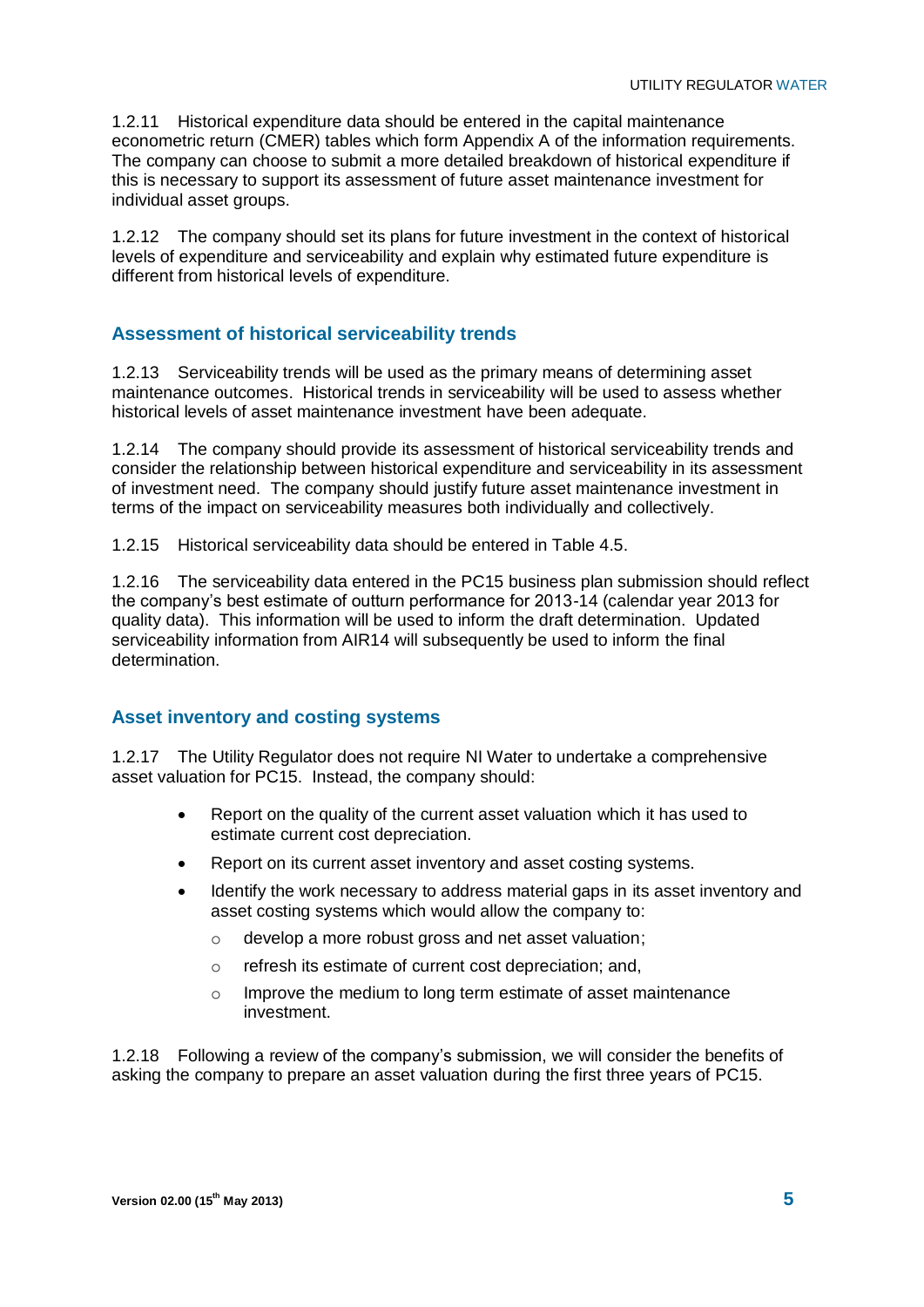## **1.3 Assessing future asset maintenance needs**

1.3.1 In the following section we outline requirements for a range of techniques which might be used to assess future asset maintenance needs as follows:

- Econometric analysis of historical expenditure by other companies
- Depreciation approach based on modern equivalent asset valuation
- Projections based on asset condition and performance
- Specific asset maintenance plans
- Forward looking risk based assessment
- 1.3.2 Irrespective of the technique used, the company should demonstrate that:
	- 1. The assessment has been undertaken in sufficient granularity to allow discrete asset interventions and changes in operational practice to be assessed before wholesale replacement is considered.
	- 2. Current efficient costs have been used to estimate the level of investment required and that any future efficiency gains have been assessed, including the efficiency gains which may come from better investment planning.
	- 3. The techniques used provide a robust estimate of the economic residual life of the asset.
	- 4. Equal weight has been given to identifying opportunities to reduce historical levels of expenditure.

#### **Econometric analysis of historical expenditure by other companies**

1.3.3 The Utility Regulator will continue to use econometric modelling as part of a triangulated approach for determining the quantum of asset maintenance investment in PC15 and beyond.

1.3.4 NI Water should submit the cost and explanatory data necessary to update the econometric models used in PC10. Cost and explanatory data should be entered in the CMER tables which can be found in Appendix A of the information requirements.

#### **Depreciation approach based on modern equivalent asset valuation**

1.3.5 If NI Water chooses to submit a modern equivalent asset valuation in support of part or all of its PC15 submission, it should demonstrate that the underlying asset data, costing systems and residual life estimates are of sufficient quality to inform a determination. In particular, the company should demonstrate how it has used relevant and robust asset observations to assess the residual life of the assets.

#### **Projections based on asset condition and performance**

**Version 02.00 (15th May 2013) 6** 1.3.6 Experience has shown that it is difficult to replicate condition and performance grading over time to establish trends and then link these to the timing of asset maintenance interventions. In view of the weaknesses inherent in condition and performance grading the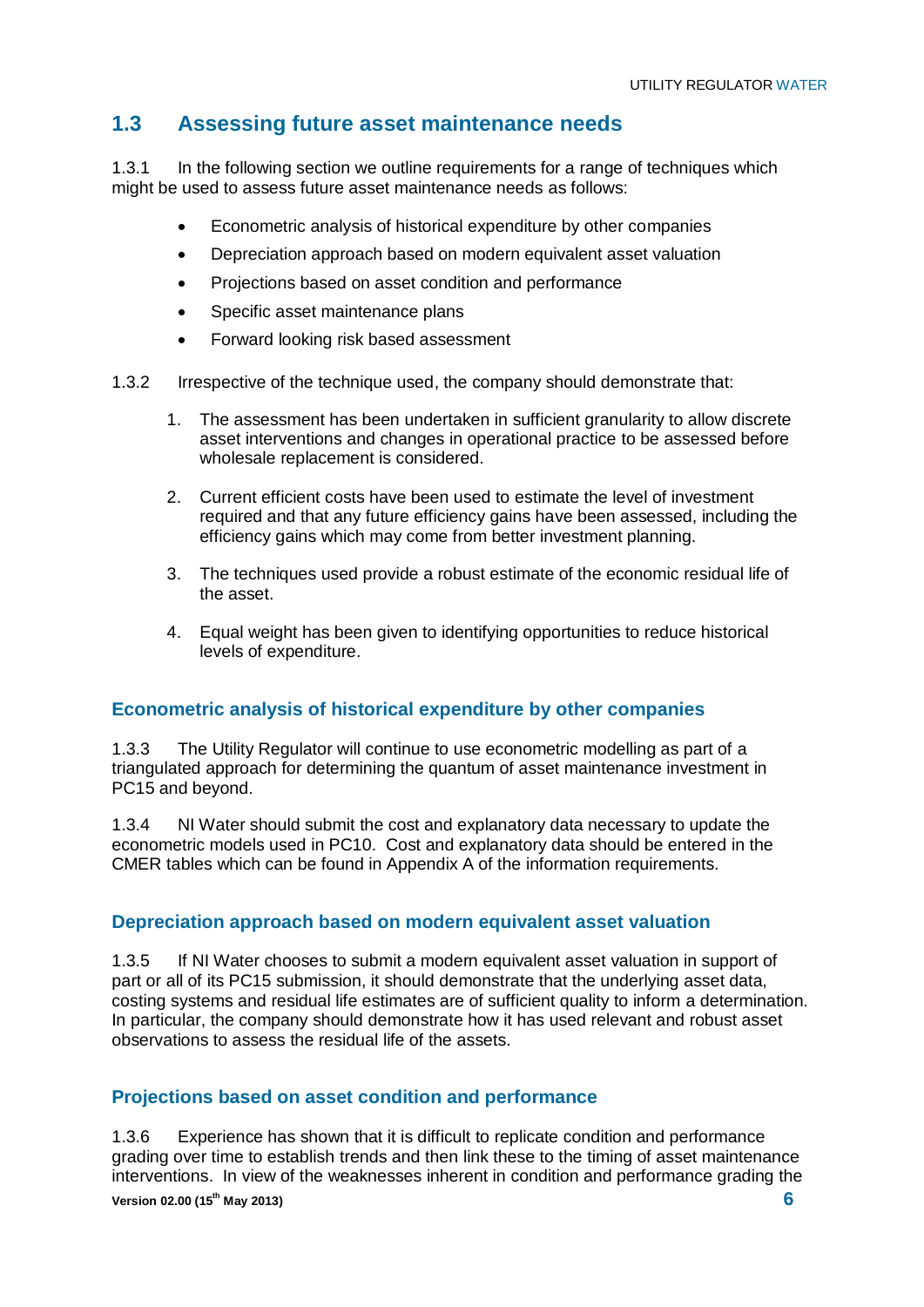Utility Regulator does not require NI Water to undertake a defined condition and performance assessment for PC15.

1.3.7 We will consider any assessment of condition and performance grade the company chooses to use to inform future asset maintenance needs. We would expect the company to demonstrate how condition and performance grades have been used to provide a robust assessment of residual asset life.

### **Specific asset maintenance plans**

1.3.8 The company may opt to prepare specific asset maintenance plans which address current issues and use expert judgement to assess future asset maintenance needs.

1.3.9 Where expert judgement has been used, the company should demonstrate how asset observations have informed expert judgement on residual asset lives. The company should also demonstrate the steps it will take, and the timescale required, to move to a forward looking risk based approach which provides an economic assessment of asset maintenance investment.

1.3.10 The interventions identified through specific asset maintenance plans are often assumed to be in addition to the historical level of investment. The company should consider how it could prioritise specific investment plans within the overall asset maintenance budget derived from historical trends or econometric analysis

1.3.11 The company should identify specific outputs associated with specific asset maintenance plans.

#### **Forward looking risk based assessment**

1.3.12 Where possible, the company should provide a forward looking risk based assessment of asset maintenance needs following the structure and principles set out in UKWIR report 02/RG/05/3 – Capital Maintenance Planning a Common Framework and subsequent reports which review the application of the framework and assess its application to specific asset types.

1.3.13 The company should adopt practical, targeted and transparent methodologies which can be tested and developed as information improves over time and it develops and implements this type of assessment. For example:

- The methodology should be able to generate answers at a range of summary levels and generate sample calculations which provide a facility to drill down into the answer, confirm that it has been implemented correctly and allow the impact of material assumptions and data to be identified.
- Asset information should be analysed at a reasonable level of granularity allowing the analysis of discrete assets (or cohorts of assets of similar type), failure modes and service impact.
- The methodology should define individual assets at an appropriate level of granularity to ensure that different failure modes and a range of potential interventions can be considered. For example, a pump comprises a motor, an impeller, a casing, a bearing and seal, instrumentation and valving. An effective analysis will consider failure modes and interventions for these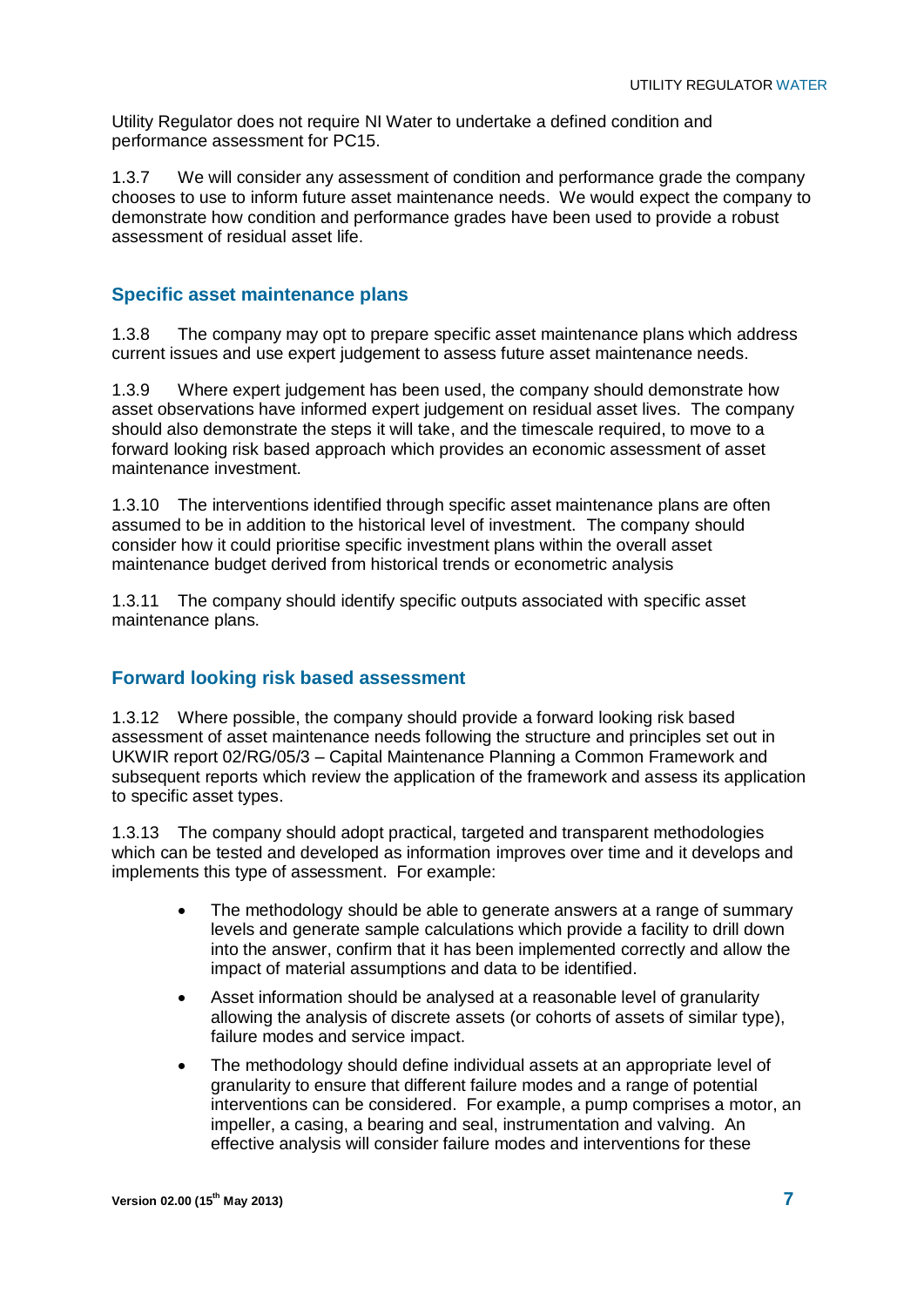components as opposed to grouping them as a single asset with a single 'replace pump' intervention.

- There is a risk that the analysis of limited data or the use of external data will generate spurious asset failure rates, service failure rates and deterioration rates. The information used to analyse asset and service failure should be calibrated against current and emerging asset service failure rates to confirm that it is robust.
- Repair costs and repair times used in the analysis should be assessed carefully to ensure that there is sufficient data recorded accurately in the works management system to generate robust parameters. Data should be used in a way which is consistent with the underlying records and analysis used to generate it. For example time to repair assessed from works management systems should take account of the time taken to open and close work orders.
- Repair costs, operating costs and consequential costs should be a realistic assessment of the marginal cost saving which would be achieved if an intervention is applied. Other costs and benefits should be included where they have a material bearing on the analysis and have the support of stakeholders.
- The capital costs for all options included in the analysis should be complete and realistic and reflect current costs incurred by the company.
- Where a stepped change in asset maintenance is proposed to reduce operational costs (for example bringing forward pump replacement to improve energy efficiency) the company should identify the operational savings as 'OPEX from CAPEX'.
- The analysis should take account of the criticality of the asset and its likely impact on service. This would include taking account of time to repair, the time from asset failure to service failure, the provision of stand-by plant and the availability of critical spares either in-house or through the supply chain. For non-critical assets a reactive maintenance policy based on run-to-failure may be the appropriate response. Management interventions to reduce asset criticality, including work order management, spares management and asset monitoring should be considered as part of the asset management plan.
- The analysis should include the opportunity to identify and replace the worst performing assets first to reflect the detailed assessment of interventions which will be carried out in practice. Conversely the assessment should consider how interventions assumed in the asset maintenance plan will be identified in practice. Where necessary the frequency and cost of interventions should allow for the investigation, trial excavations and testing required to identify interventions.
- A wide range of Capex and Opex solutions should be assessed to reflect the range of solutions which are considered in practice. If the analysis favours a particular outcome which does not reflect the balance of work normally carried out, this should be questioned and the reason the analysis suggests a change in practice should be established and tested.
- The analysis should take account of the residual economic value of the asset including potential reuse or resale. This may be significantly different from the residual book value. If the analysis demonstrates that the cost effective plan is to replace assets with a significant residual book value or allow assets to continue in service well beyond their nominal asset lives, the company should advise what adjustments it might need to make to its depreciation accounts to reflect its asset maintenance plan.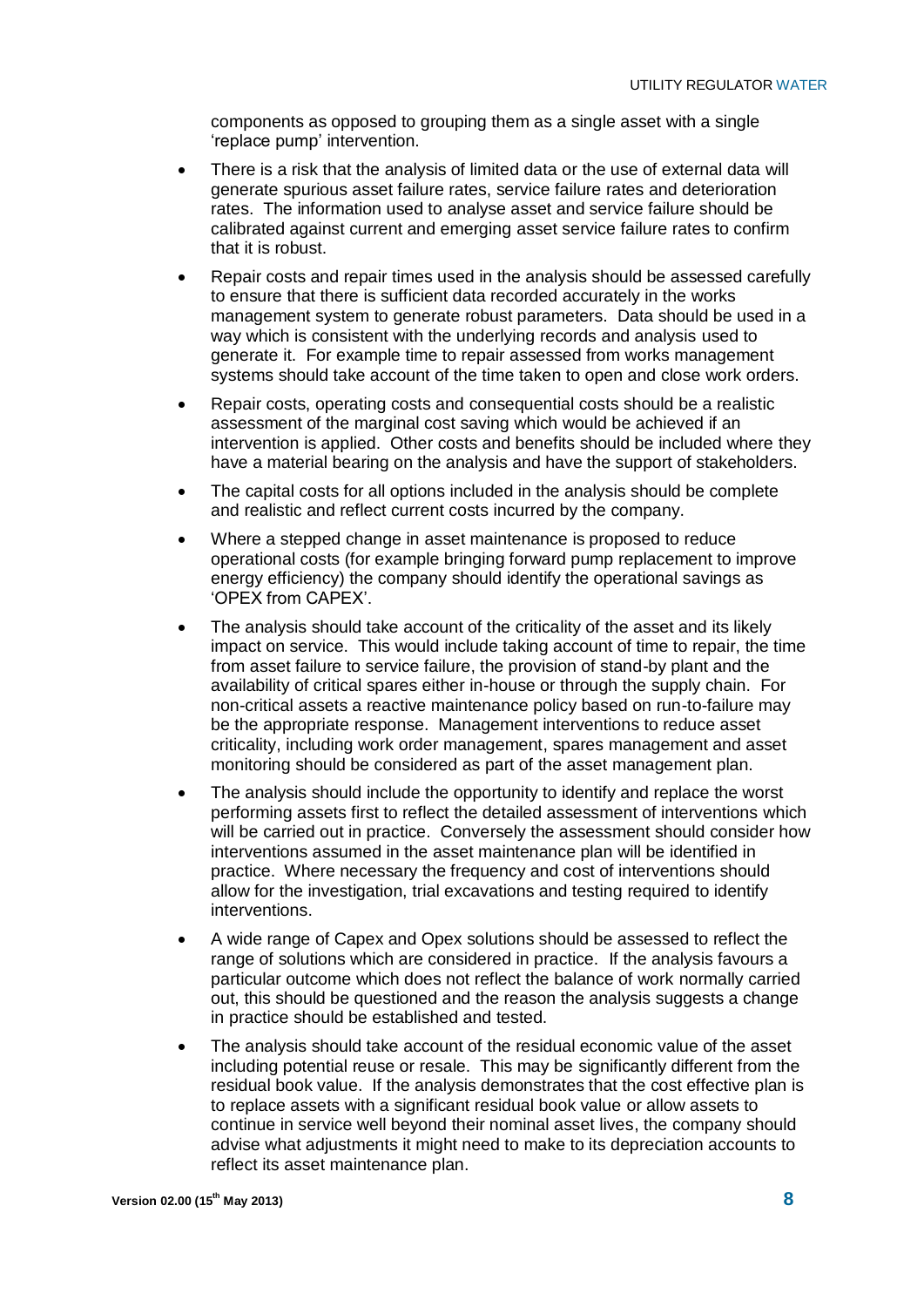The company should be able to demonstrate that the analysis it carries out for the Business Plan has direct links to asset management delivery. An approach which is used and useful has the advantage of being credible and provides a basis for feedback and learning which will ensure continuous improvement of asset management techniques and inform future asset maintenance plans.

1.3.14 A forward looking, risk based asset maintenance plan can be prepared as:

- a cost effective plan to maintain or achieve a pre-defined level of service; or,
- a cost benefit plan which takes account of consumer willingness to pay and establishes the economic justification for the planned level of service.

1.3.15 We expect the company to develop a cost effective plan which will maintain current levels of service in the short to medium term. The company should draw on the outcome of consumer engagement to support the level of service it intends to deliver. The company should also consider how its asset maintenance planning techniques should be developed to incorporate a full cost benefit analysis. As part of a cost-effective plan, the company should assess the marginal cost of service improvement to inform stakeholders and consumers on the cost of improving service from the current levels of serviceability.

## **1.4 Consumer Engagement**

1.4.1 The company should explain how the results of consumer engagement for PC15 has informed the planned service levels and the identification, assessment and prioritisation of the interventions proposed to deliver and maintain these service levels.

1.4.2 The company should demonstrate how any factors, weightings or rankings used in its analysis have been derived from the results of the consumer engagement surveys.

1.4.3 The company should demonstrate how the proposals in the Business Plan have been tested with consumers to assess their acceptance of the plan.

## **1.5 Audit and Reporting on the Plan for Asset Maintenance**

1.5.1 The draft asset maintenance planning capability assessment should be accompanied by a report from an independent expert. This report should set out their views on the company's assessment and make recommendations of any more detailed work required to fully assess the company's current asset management capability and its plans to improve its asset management capability. The company should liaise with the Utility Regulator to agree the scope and timing of this independent assessment. The final plan should be accompanied by an update of the independent assessment.

1.5.2 This independent assessment may be carried out by the Reporter or, alternatively, by a third party agreed by the Utility Regulator and NI Water.

1.5.3 The scope of the Reporter's audit of the CMER submission is included in Appendix A1 - CMER General Guidance. The guidance recognises that most of the data has already been collected and audited in historic Annual Returns and it is not considered necessary to look in detail at the data again. However, the Regulator reserves the right to ask the Reporter to look at areas where a concern may exist.